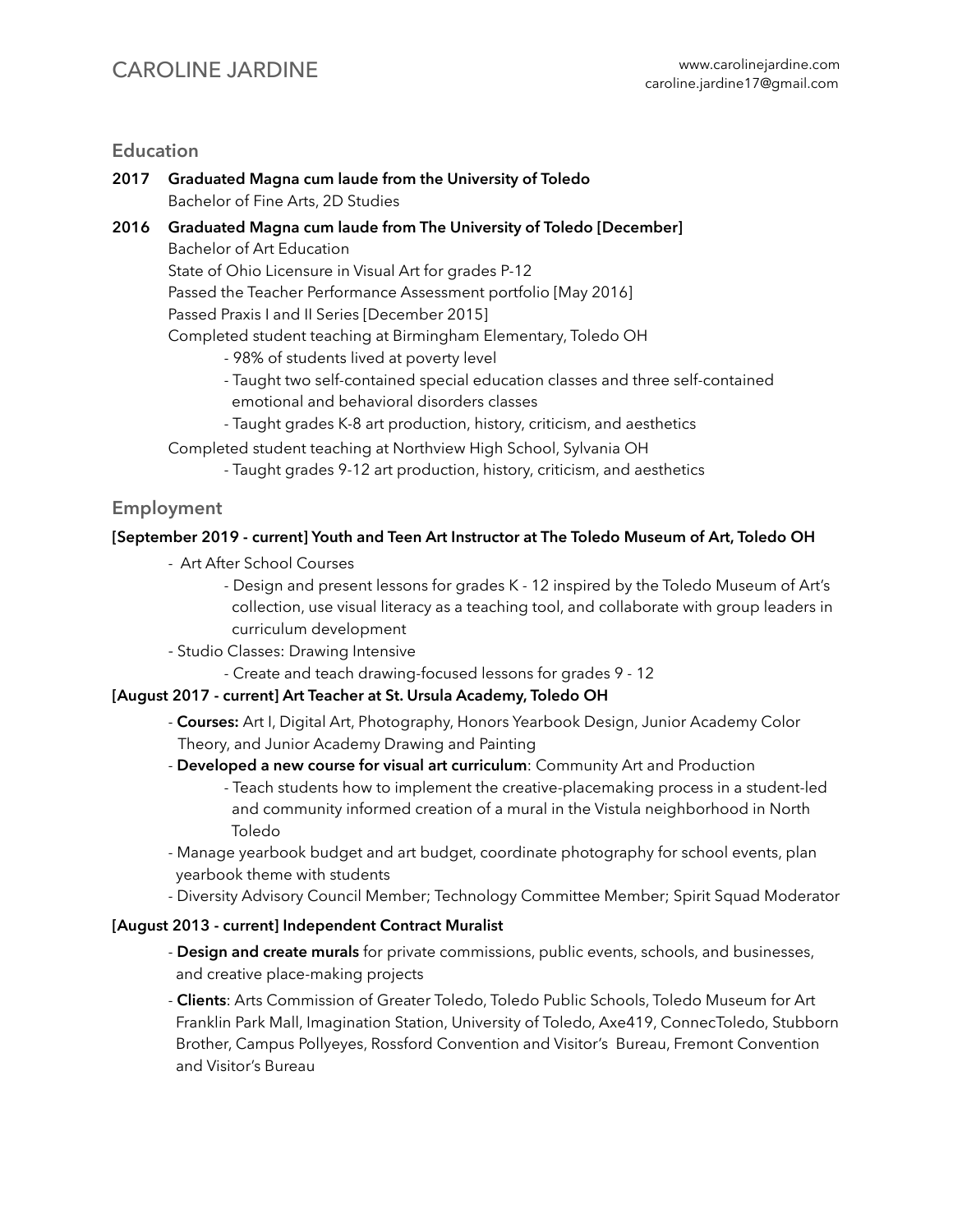#### **[June 2010 - August 2018] Young Artists at Work; The Arts Commission; Toledo OH**

#### **- Instructor [2015 - 2018]**

- Facilitated the creation of public art at Soul City Boxing and Wrestling Gym [2015], Toledo Public Library [2016], Wilson Park Neighborhood [2017], Junction Park [2018], and Vistula Neighborhood [2018]
- Created original lesson plans and programming centered on empowering youth through the arts
- Curated exhibitions of apprentice artwork, CVA Gallery, Toledo OH

## **- Assistant Instructor [2013 - 2014]**

- Facilitated the painting of a community mural at Roosevelt Pool, Toledo OH
- Led groups of youth in the creation of 10 public benches installed in various Toledo neighborhoods
- Taught art production and history to a diverse selection of youth ages 14-18

#### **- Senior Apprentice [2012]**

 - Assisted in planning and painting an outdoor mural installed at Lucas County Jobs and Family Services, Toledo OH

#### **- Apprentice [2010 - 2011]**

- Participated in painting an outdoor mural at the Ohio Theatre, Toledo OH
- Designed and painted five public benches installed in downtown Toledo OH

## **Additional Skills**

- Proficient in the following computer programs and technologies:
	- Adobe: Photoshop, Illustrator, InDesign, Lightroom
	- Microsoft Office: Word, PowerPoint, Excel
	- SMART Board
	- Document Camera
- Extensive experience in working with children with special needs
- Gallery curation
- Woodworking: proficient in power tools
- Kiln and potter's wheel operation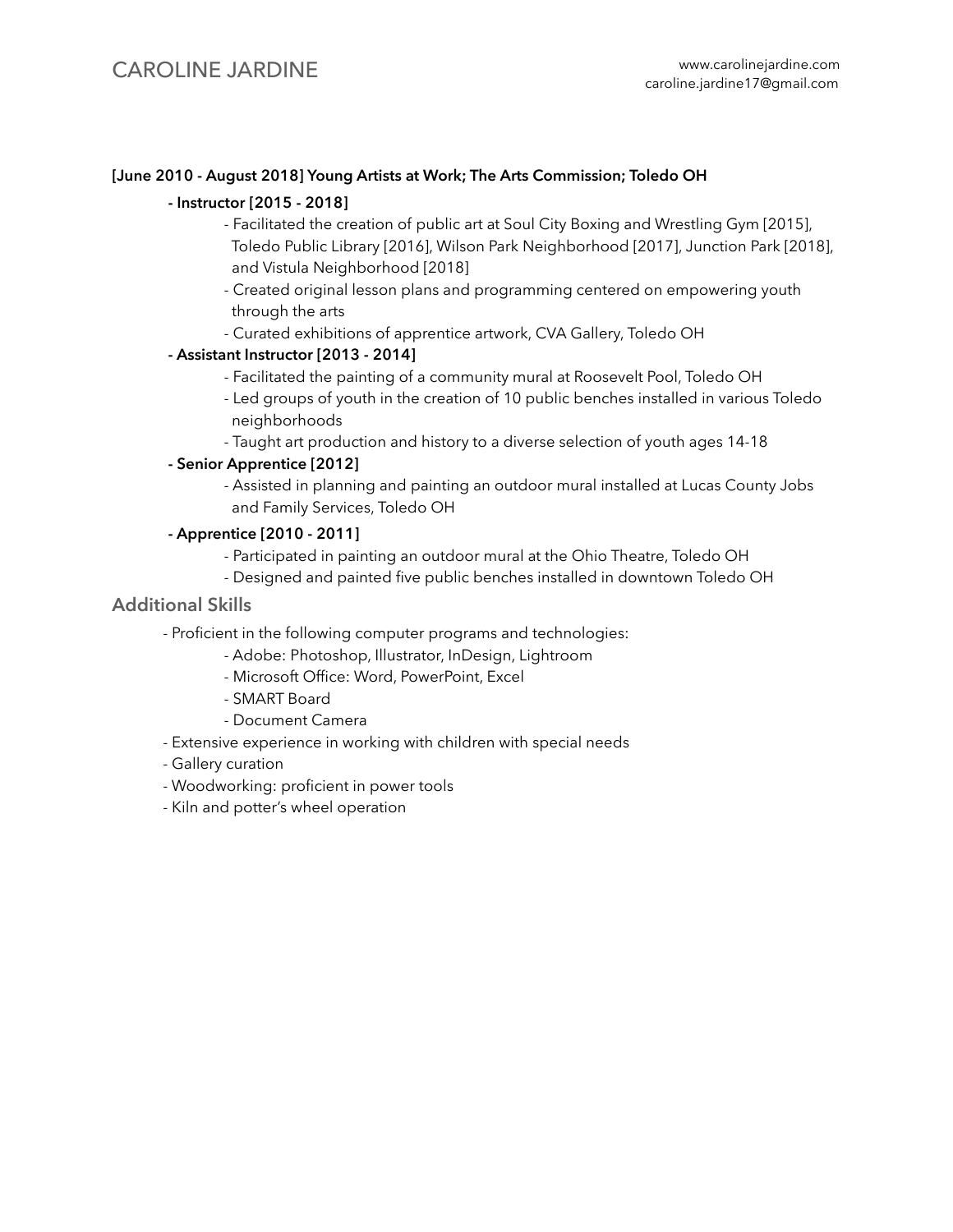# CAROLINE JARDINE [www.carolinejardine.com](http://www.carolinejardine.com)

| Education          |                                                                                  |
|--------------------|----------------------------------------------------------------------------------|
| 2017               | BFA Studio Art/Painting; University of Toledo, Toledo OH                         |
| 2016               | BSAED; University of Toledo, Toledo OH                                           |
| <b>Exhibitions</b> |                                                                                  |
| 2020               | Hallways of Hope (group), ProMedica Toledo Hospital                              |
| 2019               | Again, to Begin (solo), Sullivan Hall, Toledo OH                                 |
|                    | Faces of Trafficking (group), University of Toledo                               |
|                    | Midwest Heart (group), Heart Gallery, Toledo OH                                  |
| 2017               | Battle of the Hands (group), Handmade Toledo, Toledo OH                          |
|                    | BFA Thesis Exhibition (group), Center for Visual Arts, Toledo OH                 |
|                    | Wearable Conditions (group), Toledo Museum of Art Glass Pavilion, Toledo OH      |
| 2016               | Battle of the Hands (group), Handmade Toledo, Toledo OH                          |
|                    | Healing Arts Exhibition (solo), River Centre Gallery, Sylvania OH                |
|                    | University of Toledo Concepts in Studio Theory (group), Secor Gallery, Toledo OH |
|                    | 'Tis the Secor (group), Secor Gallery, Toledo OH                                 |
| 2015               | 'Tis the Secor (group), Secor Gallery, Toledo OH                                 |
| 2014               | University of Toledo #SelfieToledo Exhibition (group), CVA Gallery, Toledo OH    |
| 2013               | Faux Space Exhibition (group), University of Toledo Planetarium, Toledo OH       |
| <b>Murals</b>      |                                                                                  |
| 2020               | Private mural for residence, Rossford Ohio                                       |
|                    | Papa Moose mural, Rossford OH                                                    |
|                    | Coca-Cola mural, Student Union of University of Toledo, Toledo OH                |
|                    | Campus Pollyeyes mural, Toledo OH                                                |
|                    | Stubborn Brother mural, Toledo OH                                                |
| 2019               | Crop Circle Festival interactive mural, Fremont OH                               |
|                    | Momentum Festival interactive mural, Promenade Park, Toledo OH                   |
|                    | Point Place interactive mural, Toledo OH                                         |
|                    | Private residence mural, Toledo OH                                               |
|                    | Art Loop interactive mural, St. Clair Street, Toledo OH                          |
|                    | Vistula Board-up Mural, Toledo OH                                                |
|                    | Design for Franklin Park Mall mural, Toledo OH                                   |
| 2018               | AXE419 mural, Rossford OH                                                        |
|                    | Momentum Festival interactive mural, Promenade Park, Toledo OH                   |
|                    | University of Toledo Rockets mural, Levis Square, Toledo OH                      |
|                    | Crop Circle Festival interactive mural, Fremont OH                               |
|                    | Glass City Hot Air Balloon Festival interactive mural, Total Sports, Rossford OH |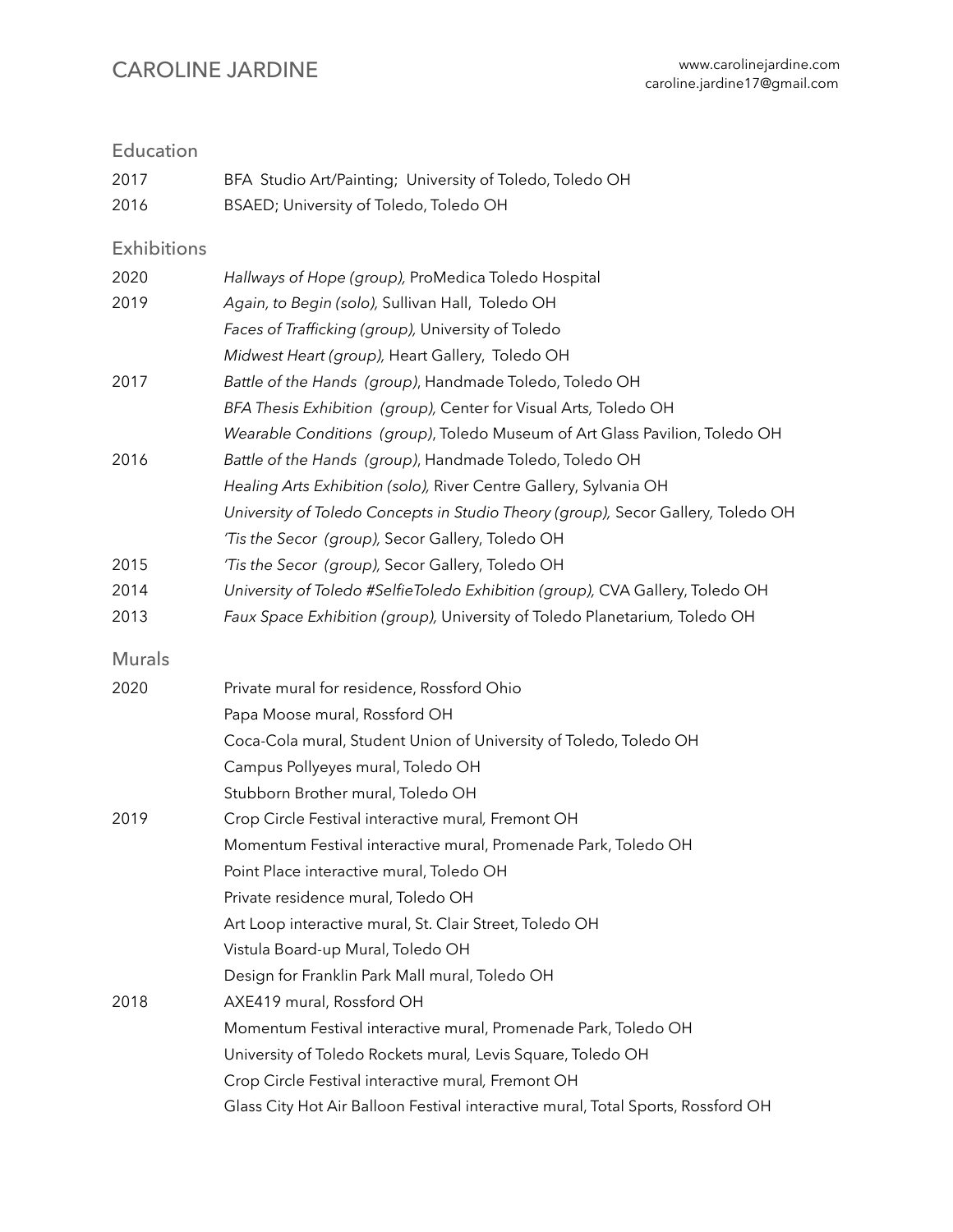|      | Art Loop interactive mural, Imagination Station, Toledo OH        |
|------|-------------------------------------------------------------------|
| 2017 | Art Loop interactive mural, St. Clair Street, Toledo OH           |
|      | Creative Peaceful Resistance YAAW mural, Wilson Park, Toledo OH   |
|      | Private residence mural, Waterville OH                            |
|      | Private residence mural, Rossford OH                              |
| 2016 | Oakdale Elementary mural, Toledo OH                               |
|      | Downtown Toledo Public Library YAAW mural, Toledo OH              |
|      | A Tribute, University of Toledo Center for Visual Arts, Toledo OH |
| 2015 | Soul City Boxing and Wrestling Gym YAAW mural, Toledo OH          |
|      | Hero's the Party Experience mural, Toledo OH                      |
| 2014 | Roosevelt Pool mural, Toledo OH                                   |

## Professional Activities

| 2020  | Guest lecturer for University of Toledo Art Education student teachers, Toledo OH   |
|-------|-------------------------------------------------------------------------------------|
|       | Assistant to New York City muralist, Maya Hayuk, on RBG mural, Toledo OH            |
| 2019  | Developed and presented workshop on therapeutic art activities to staff members at  |
|       | Good Grief organization, Toledo OH                                                  |
| 2018  | Invited Speaker, University of Toledo National Eating Disorder Awareness, Toledo OH |
| 2017  | Curator, YAAW exhibition, CVA gallery, Toledo OH                                    |
|       | Invited Speaker, University of Toledo National Eating Disorder Awareness, Toledo OH |
| 2016  | Guest Artist, Drawing in the Galleries, Toledo Museum of Art, Toledo OH             |
|       | Assistant to Detroit muralist, Ouizi, on Handmade Toledo mural, Toledo OH           |
| 2014  | Invited Speaker, Seelio Conference on Creating an Art Portfolio, Ann Arbor, MI      |
| Press |                                                                                     |
| 2020  | Chalk Installation with Caroline Jardine, Toledo.com                                |
|       | Artist to create community coloring book at TMA, Toledo Blade                       |
|       | Momentum Art & Music Festival continues, with adjustments, Toledo Blade             |
|       | Artists Support Healthcare Workers Through Hallway of Hope, Toledo City Paper       |
|       | Toledo Magazine: Six artists offer their take on the Easter egg, Toledo Blade       |
| 2019  | Alumna Designs Mural for Inner-City Beautification Project, UToledo News            |
|       | Crop Circle festival lands in Fremont for second year, Fremont News Messenger       |
|       | Downtown Fremont to host Crop Circle Art & Music Festival, Advertiser Tribune       |
|       | Murals Brighten Up Homes in the Historic Vistula District, Toledo City Paper        |
|       | UToledo Art Department Alumna Designs Mural for Inner-city Beautification Project,  |
|       | Toledo.com                                                                          |
|       | The Arts Commission Presents July 18 Art Loop   Interactive, Toledo.com             |
| 2018  | Creative Placemaking Current Projects, Arts Commission of Greater Toledo            |